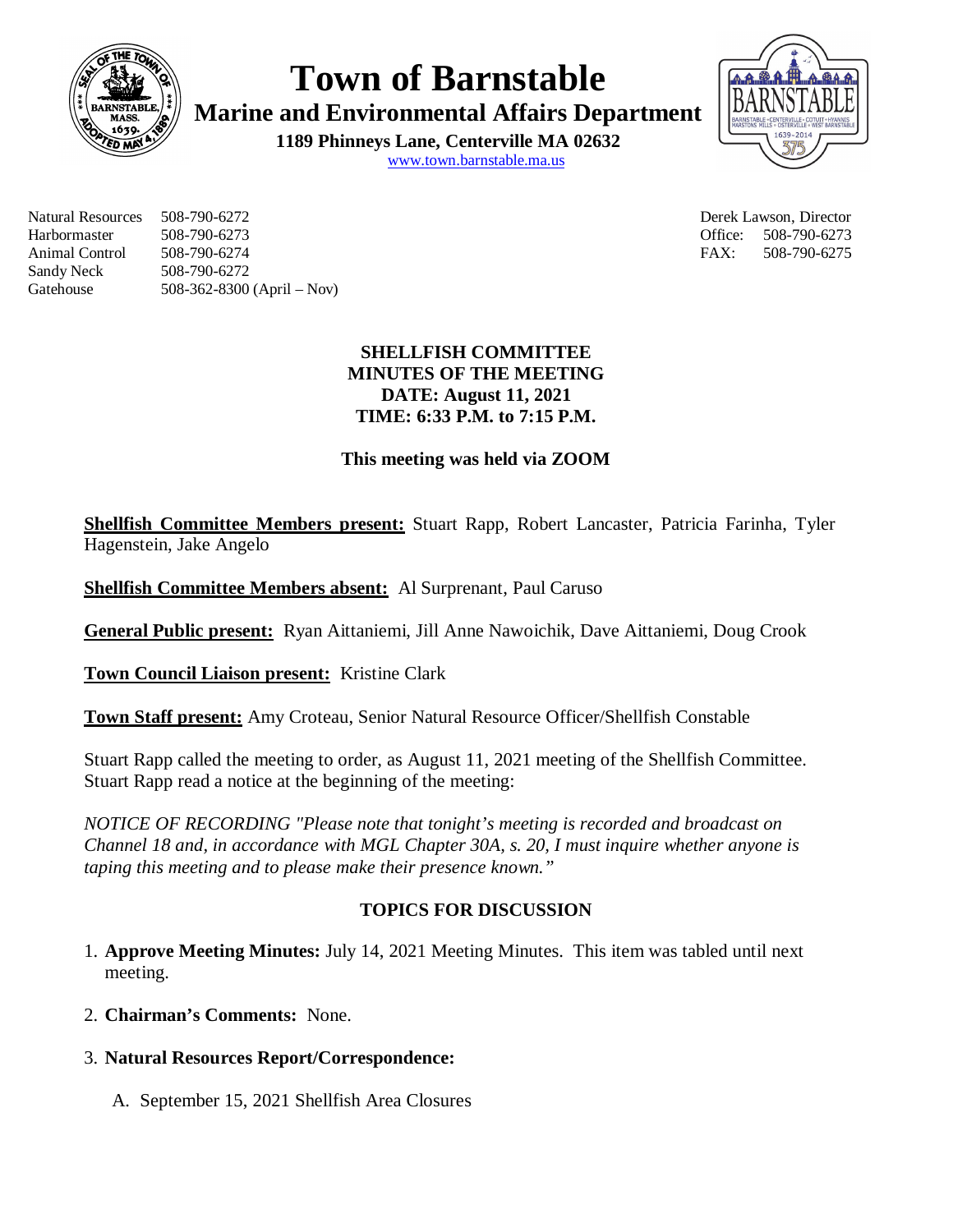Barnstable Harbor Marshes close on September 15th. This is an annual closing by Division of Marine Fisheries (DMF) due to water quality from the migratory birds. The area will reopen on December 16, 2021 pending water quality testing by DMF.

B. Public Meeting Announcement- Capital Improvement Plan (CIP) for Scudder's Lane lot and boat ramp

Officer Croteau turned this item over to Councilor Clark. Councilor Clark stated that there is a design meeting to be held on Wednesday, August 25, 2021 at 1:00pm that is open to the public to discuss ideas for design. Many Commercial Fishermen have had concerns with the ramp construction performed at Prince Cove in the Mills and Bay Street, Osterville.

# **PUBLIC MEETING NOTICE**

The public is invited to a meeting regarding the Scudder's Lane Boat Ramp Design and Construction on Wednesday, August 25, 2021 at 1:00PM at Barnstable Town Hall, 367 Main Street, James H. Crocker, Jr. Hearing Room, 2nd floor. This project was approved in the FY 2022 Capital Budget and Improvement Plan with the design and permitting costs to be spent in Fiscal Year 2022 (page 88) of the Plan). In advance of the new design, we invite public input to ensure that the new design serves the users of this public way effectively.

PROJECT: MEA-22 **DEPARTMENT PRIORITY: 4 of 11** 2021-104 Project Working Title: Scudder's Lane Boat Ramp Design & Construction Project Location: 210 Scudder's Lane, Barnstable Project Description: Remove existing asphalt boat ramp and replace with concrete ramp, add additional storm water structures in the parking area Project Justification: The boat ramp is very old and the asphalt is collapsing creating both a safety hazard and restriction on use for the recreational and commercial (shellfish) needs of access to the water. Impact of Denial/Postponement: Denial of moving forward with this project will result in the need for costly temporary repairs, and as the ramp deteriorates further, could result in closure of the ramp thus restricting access to important commercial shell fishing operations and recreational boating.

If you have questions, please contact Town Councilors Gordon Starr: starrbarnstable@gmail.com or Kristine Clark: precinct11clark@gmail.com

## 4. **New Business:**

A. Discussion of proposed regulation changes, possible vote.

After much discussion and explanation the Shellfish voted on the following Regulation Changes that have been vetted through the Legal Department.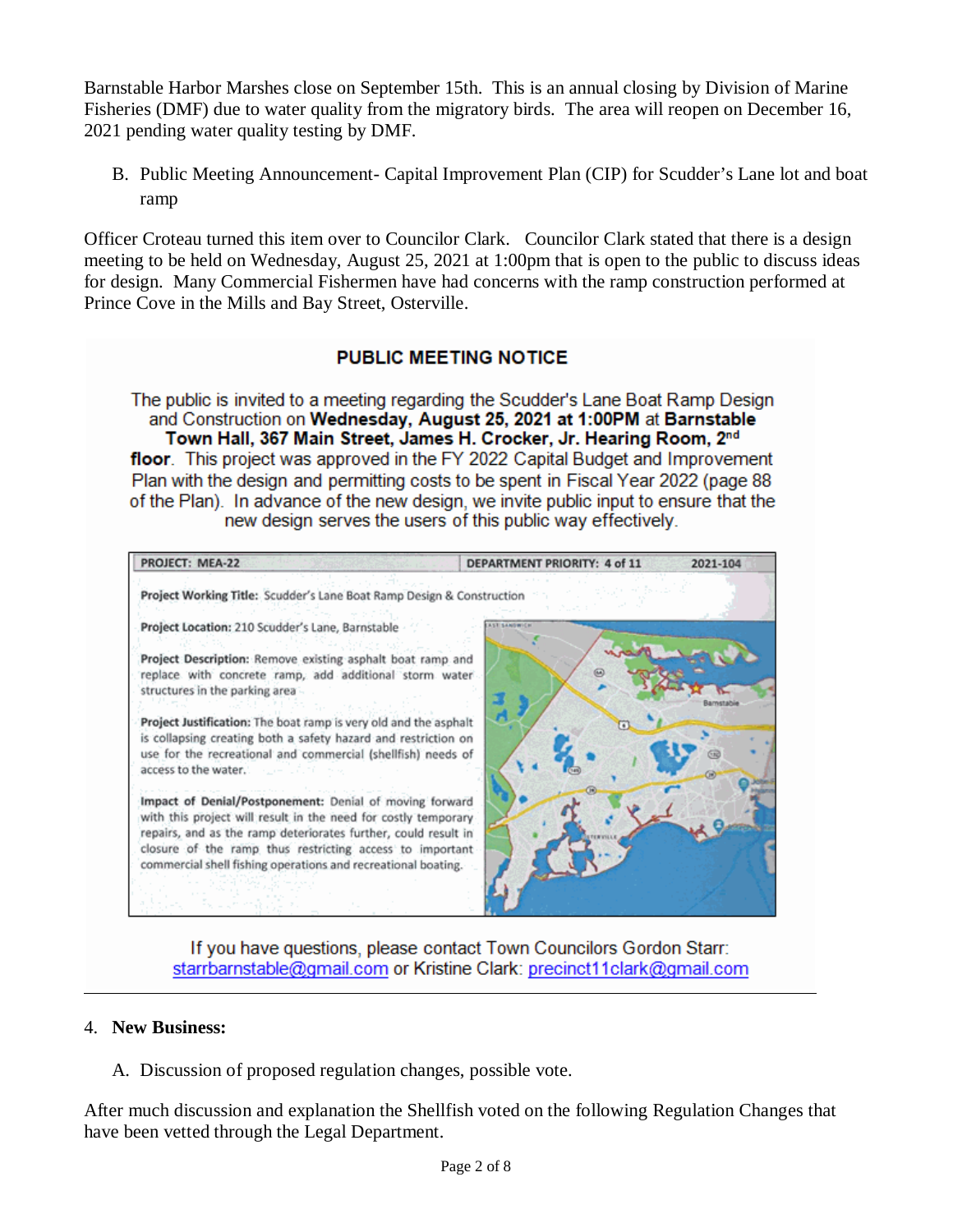The Shellfish Committee unanimously voted by roll call to approve a motion made by Jacob Angelo and seconded by Patricia Farinha to approve following changes to the Commercial Shellfish Regulation **§407-12. Classes of permits and permit conditions** as written.

## **§407-12. Classes of permits and permit conditions.**

A. Town of Barnstable commercial shellfishing permits are granted under the authority of the Town Manager for the taking of shellfish for sale or other consideration, issued to persons, other than aliens, having attained their 16<sup>th</sup> birthday and who are domiciled in the Town of Barnstable. When the holder of a Town of Barnstable commercial shellfish permit is no longer domiciled in the Town of Barnstable, said Town of Barnstable commercial shellfish permit shall be void.

(1) Limitation of available licenses. Commercial shellfishing licenses shall be issued each year only to commercial shellfish license holders of the preceding year, who apply for license renewal. Commercial shellfish license renewals must be applied for between January 1 and January 31.

(2) **New** Commercial Shellfish License Procedure:

(a) New commercial shellfishing permits may be issued at the rate of one new permit for every one non-renewed permit, or permit that is void as a result of other causes (i.e., forfeiture, death, etc.).

**(b) If a commercial permit becomes void as a result of death, the permit may be inherited by one individual next of kin. Within thirty days of the death of the commercial permit holder the individual next of kin must: notify the Town of the death of the commercial permit holder, complete a Town of Barnstable commercial shellfish permit application, prove to the satisfaction of the Licensing Authority that they are a bona fide, principally domiciled resident of the Town of Barnstable and have been principally domiciled within the Town for at least 12 consecutive months prior to the date of application for inheritance, pay the appropriate fee in full for the commercial permit as determined in §407-12(2)D(1) and procure a Commonwealth of Massachusetts commercial shellfishing permit. Failure to meet these requirements within the thirty days will result in the permit being offered to the lottery under §407-12(2)(d).**

**(b)(c)** To become eligible for a new commercial permit you must apply, pursuant to these regulations, within January  $1<sup>st</sup>$  and January  $31<sup>st</sup>$  and pay the non-refundable \$5 application fee.

Upon the hand delivery of a completed legitimate application, and payment of the fee, the applicant's name will be entered into a lottery. On February  $1<sup>st</sup>$ , the applicant names will be drawn by lottery to determine the sequential chronological order that applicants acquire a permit. On February 1<sup>st</sup>, the Natural Resources Office shall post on the bulletin board outside its building, on Phinney's Lane, a chronological list of applicants as determined by lottery eligible for a commercial permit as determined by vacancy.

**(c)(d)** If an existing commercial permit becomes void **and is not subject to inheritance**, during the calendar year (January 1 through December 31) for which the permit was issued, the next eligible applicant as determined by the lottery, will be notified, by mail, of the availability of a permit. The applicant shall have ten (10) days from the date of notification to pay the balance of the permit fee or the permit will be issued to the next eligible applicant as determined by the lottery. **The new permit shall be available within ten (10) days to be**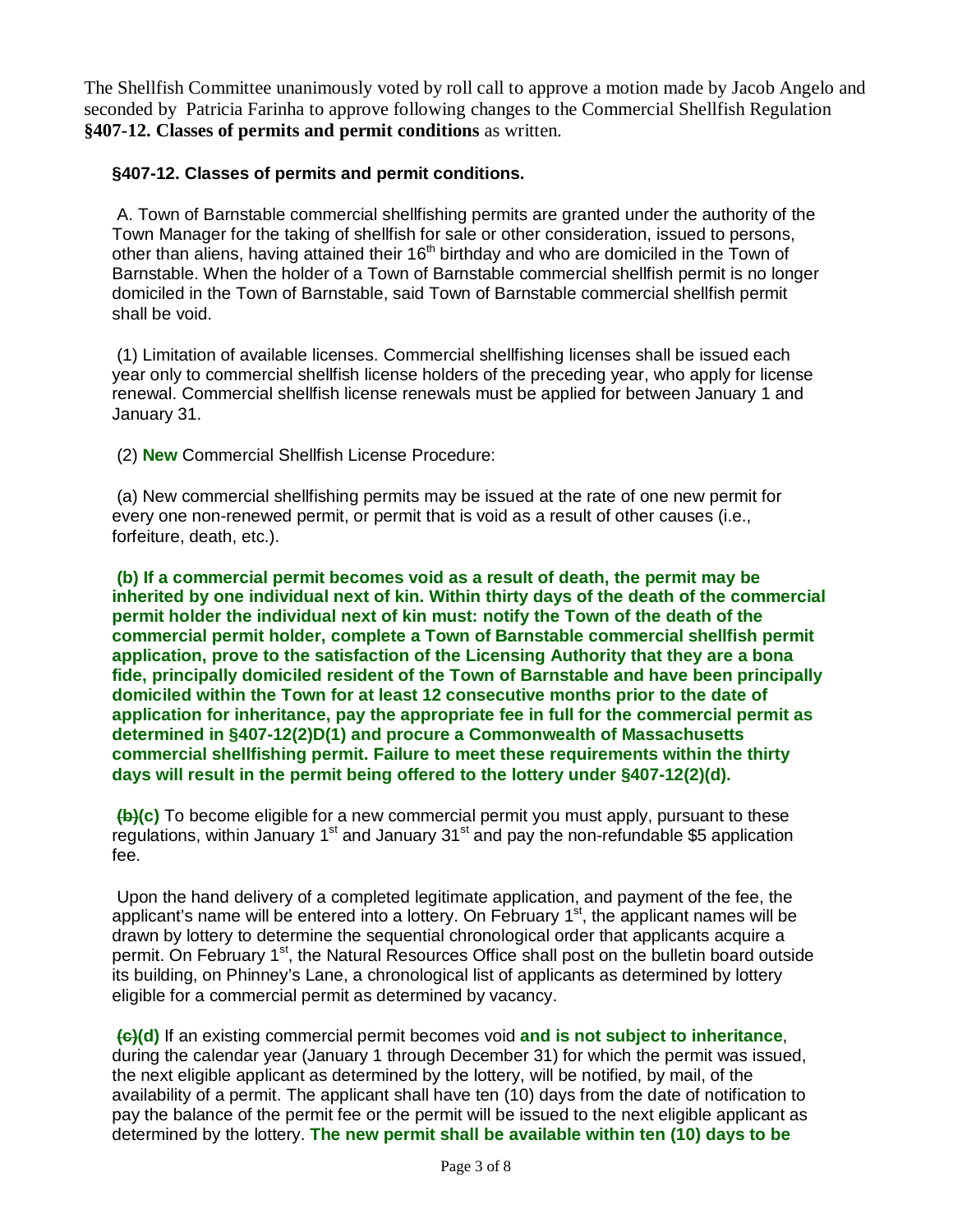**picked up.** The applicant will be notified by Natural Resources when the new permit is available to be picked up. New permit shall be issued for a given commercial shellfishing year (April 1 through March 31). The applicant list shall be dissolved each year as of December  $31<sup>st</sup>$ .

Note: If any dates stated in Regulation 407-12A fall on a Saturday, Sunday or Holiday recognized by the Town of Barnstable, the next Marine and Environmental Affairs Department business day shall apply.

B. Commonwealth of Massachusetts commercial shellfishing permit. This permit is required by Massachusetts General Law to dig or take shellfish within the Commonwealth of Massachusetts for commercial purposes and required prior to the issuance of the Town of Barnstable commercial shellfish permit.

C. Apprentice commercial shellfishing permit. The Town Manager or Shellfish Constable may issue an apprentice commercial shellfishing permit to a resident child who is sponsored by a Town of Barnstable commercial shellfishing permit holder. Said child must be under the age of 16, and said apprentice commercial shellfishing permit shall expire on the child's  $16<sup>th</sup>$  birthday. The apprentice shall assist only the sponsor, and only in the harvest of the sponsor's catch limit. The apprentice shall not harvest shellfish without the accompaniment of the sponsor. Upon the expiration of the apprentice commercial shellfishing permit the holder of said permit may apply for a Town of Barnstable commercial shellfishing permit pursuant to these rules and regulations only if the child had held the apprentice commercial shellfishing permit for two years prior to their 16<sup>th</sup> birthday, can demonstrate having worked in the shellfish industry for at least 400 hours, and has successfully completed a Coast Guard boaters safety course. The allowances to an apprentice permitted under this regulation are distinct and separate from the stipulations that apply to new applicants under Subsection A(2) above.

D. Permit conditions.

(1) Commercial shellfishing permit fees:

- (a) Master: \$550.
- (b) Age 65 or older, master \$350.

(2) Commercial shellfishing permits expire on March 31 each year.

(3) Unlawful harvest without a commercial shellfishing permit. No person shall take or attempt to take shellfish for sale or other commercial purpose, unless said person is the holder of a valid Town of Barnstable commercial shellfish permit. It shall be prima facie evidence that persons shellfishing on a Town of Barnstable commercial shellfish permit are utilizing said permit for commercial purposes, and are subject to all regulations governing licensed sites.

**(4) Catch report. A catch report for the calendar year shall be submitted to Natural Resources, on forms provided, no later than January 15 annually. Failure to submit a catch report will result in a fine of no more than \$500 as per the determination of Natural Resources, and may result in a suspension of the Town of Barnstable commercial shellfish permit for one year, commencing the next commercial permit year (April 1 to March 31).**

(**54**) Assisting in commercial harvest prohibited. A person shall not assist in the commercial harvest or culling of shellfish unless said person holds a Town of Barnstable commercial shellfish per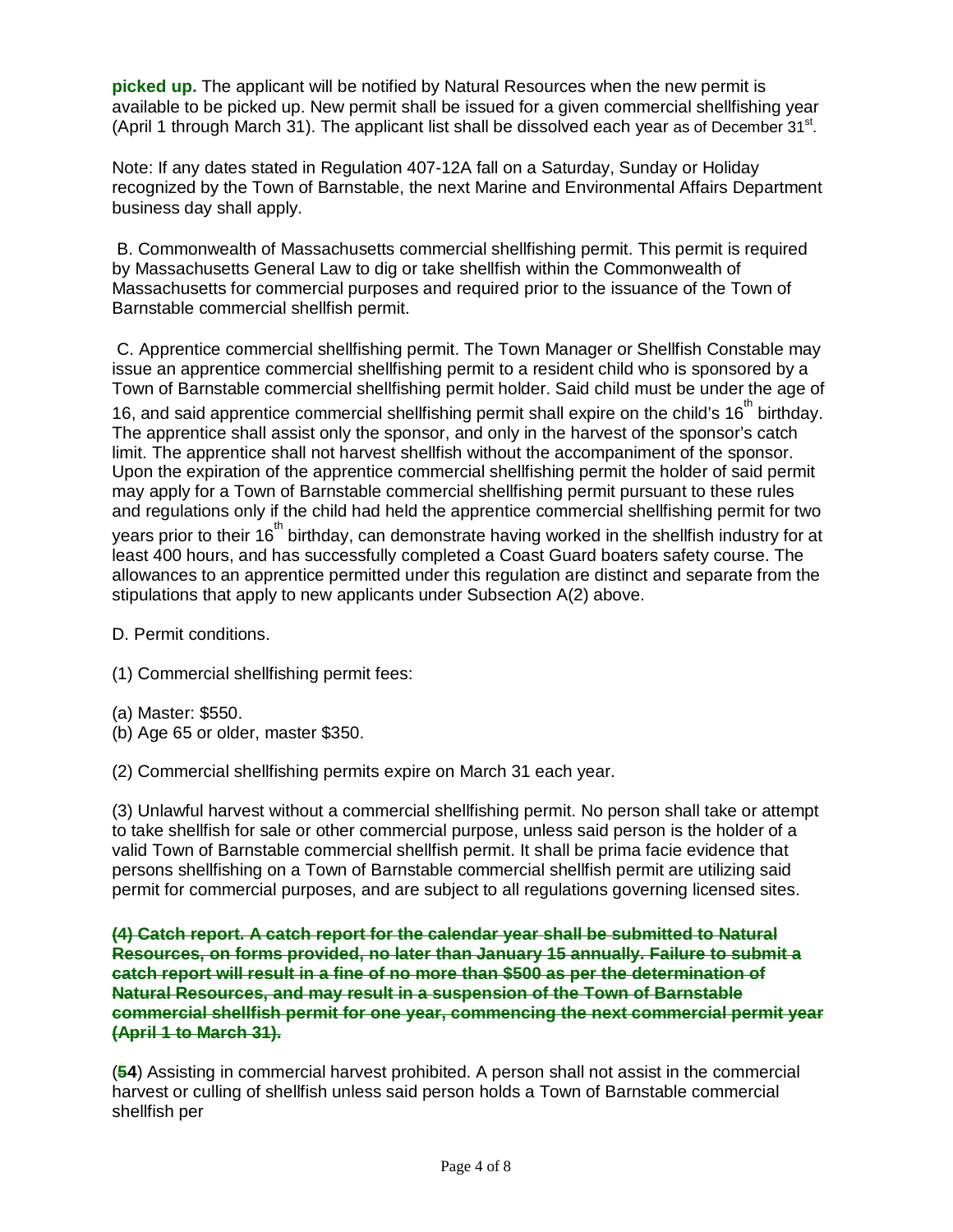The Shellfish Committee unanimously voted by roll call to approve a motion made by Patricia Farinha and seconded by Tyler Hagenstein to recommend approval of the following changes to the Commercial Shellfish Regulation **§407-13. Commercial Shellfishing permit application procedure** as written.

## **§407-13. Commercial Shellfishing permit application procedure.**

A. Each applicant for a Town of Barnstable commercial shellfish permit shall fill out and submit an application for, provided by Natural Resources, and an application fee of \$5; said fee is not refundable but will be applied to the permit fee when said permit is picked up. Attached to the application shall be a copy of:

(1) Commonwealth of Massachusetts commercial shellfish permit, valid for the year being applied for.

(2) Documentation to verify the applicant is domiciled in the Town of Barnstable. This may be current real estate tax bill, mortgage statement or residential lease and copy of motor vehicle registration. (A driver's license is not proof of domicile.) The burden of proof is on the applicant.

## **(3) Validated catch report stub from the year previous to the year being applied for.**

( **4 3**) Note: Chapter 121, Article I, of the Code of the Town of Barnstable provides that any license or permit may be denied or revoked for nonpayment of taxes, fees, assessments, betterments or other municipal charges.

B. Application window. Each applicant for a Town of Barnstable commercial permit must apply for said permit between January 1 and January 31 annually. Applications will not be accepted after January 31. After paying the initial application fee of \$5 for the commercial permit, the applicant must pick up and pay in full for said permit within 90 days after closing of the application window.

C. Address change. Should any commercial permit holder's address change during the commercial permit year, they must contact Natural Resources in writing with said address change.

Note: If any dates stated in Regulation 407-12A fall on a Saturday, Sunday or Holiday recognized by the Town of Barnstable, the next Marine Environmental Affairs **Division Department** business day shall apply.

The Shellfish Committee unanimously voted by roll call to approve a motion made by Robert Lancaster and seconded by Patricia Farinha to approve following changes to the Commercial Shellfish Regulation **§407-27. Minimum size limit** as written.

#### **§407-27. Minimum size limit.**

**Only scallops with a well-defined raised annual growth ring may be taken; all other scallops will be considered seed scallops and must be returned to the water immediately with one exception provided in 322 CMR 6.11. This exception states bay scallops that have a well-defined raised annual growth line located less than 10 millimeters (mm) from the hinge of the shell, shall be lawful to harvest and possess if the shell height is at least 63.5 millimeters or 2.5 inches. However, it shall not be unlawful to have in possession seed scallops unavoidably left in the catch after it has been culled, to the amount of not more than 5% of the total catch remaining.**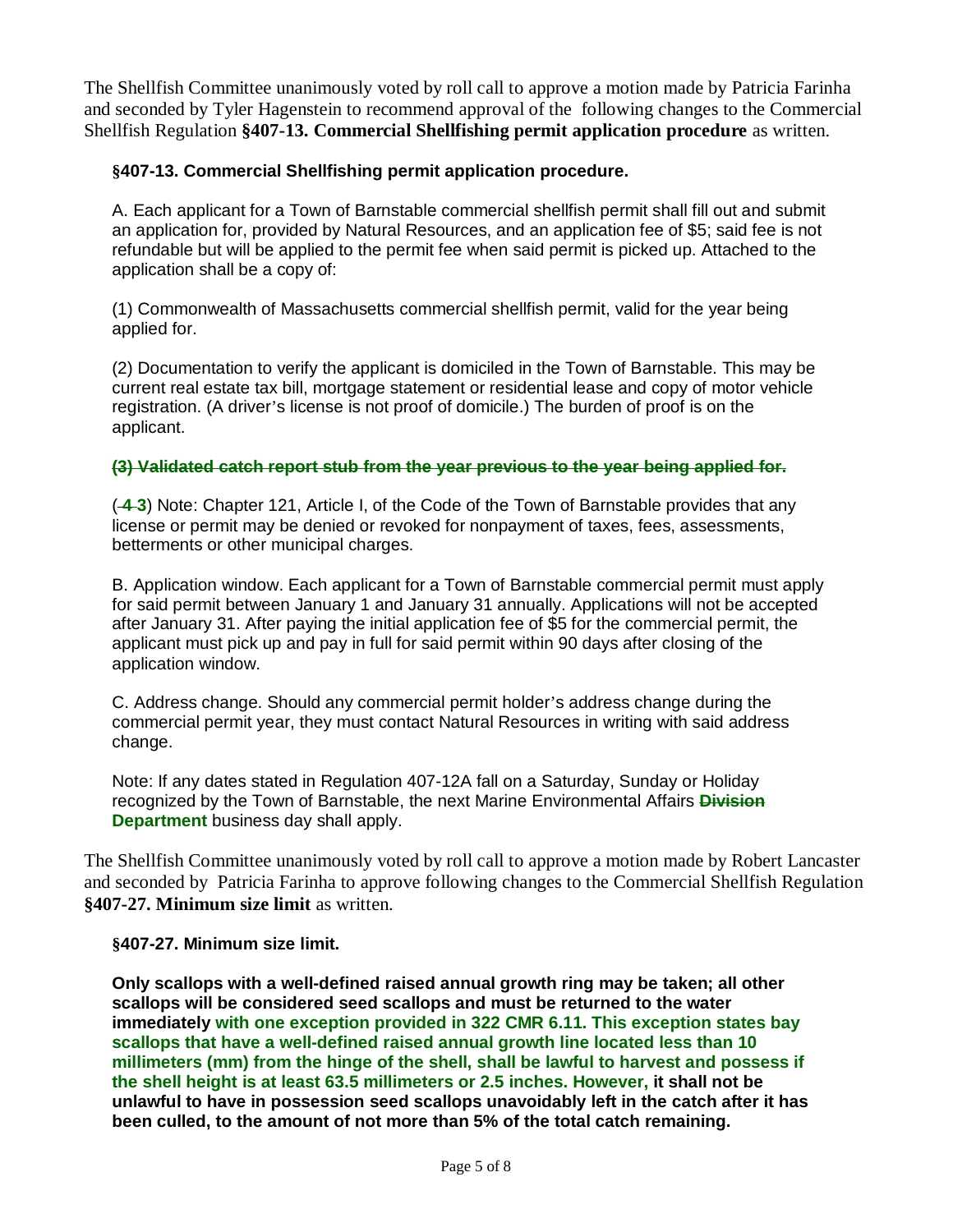The Shellfish Committee unanimously voted by roll call to approve a motion made by Jacob Angelo and seconded by Tyler Hagenstein to recommend approval following changes to the Commercial Shellfish Regulation **§407-32 Harvest limit per boat and §407-45 Areas closed to commercial fishing** as written.

**§407-32. Harvest limit per boat.**

**There shall not be more than two five harvest limits allowed per boat for commercial permit holders.**

**§407-45. Areas closed to commercial fishing.**

## **A. Northside:**

- **(1) Scudder Lane Recreational Shellfishing Area as defined above.**
- **(2) Barnstable Harbor: except as otherwise noted.**
- **B. Southside:**
	- **(1) The Handy Point Quahog Propagation Area is defined as the waters and intertidal flat within an area marked by yellow "NR" marker buoys and/or signposts as deployed near Handy Point in Cotuit Bay**

**(2) Popponesset Bay Seasonal Commercial Hydraulic Method / Hand**

 **Plunger Restriction: Effective annually the commercial harvest of soft shell clams and razor clams assisted by the hydraulic method or hand plunger**

 **method is prohibited in all the waters, shores, flats and tributaries**

 **of Popponesset Bay and Shoestring Bay in the Town of Barnstable.** 

- **This regulation shall be in effect annually from May 1st through October 31st all dates inclusive.**
	- **(3) (2) The West Bay Recreational Shellfishing Area: The waters, flats and shoreline within an area beginning from the West Bay Landing at Bridge St to the Wianno Yacht Club Pier to the "NR/No Shellfishing" sign buoys locate offshore (DMF/SC22.11)**

The Shellfish Committee unanimously voted by roll call to approve a motion made by Patricia Farinha and seconded by Jacob Angelo to recommend approval of the following changes to the Commercial Shellfish Regulation **§407-71. Revocation or suspension of Town permit** as written.

**§407-71. Revocation or suspension of Town permit.**

**The Town of Barnstable shellfishing permit, recreational or commercial, may be revoked or suspended by the Town Manager for any violation of the Town shellfish regulations. A hearing with the Town Manager will be afforded on revocations. Recreational shellfish permits may also be suspended by the Director of Natural Resources at the request of the Shellfish Constable or a Natural Resource Officer for non-compliance with shellfish regulations. Any person who is issued a suspension will be provided the opportunity for a hearing with the Director of the Marine and Environmental Affairs Department. Any person desiring such a hearing must submit a written request for said hearing postmarked within five business days of the effective date of suspension. An appeal of the Director of the Marine Environmental Affairs Department's decision may be filed with the Office of the Town Manager within five days of issuance of said decision.** 

B. Upcoming (and Old) Renewal & Transfer Hearings: None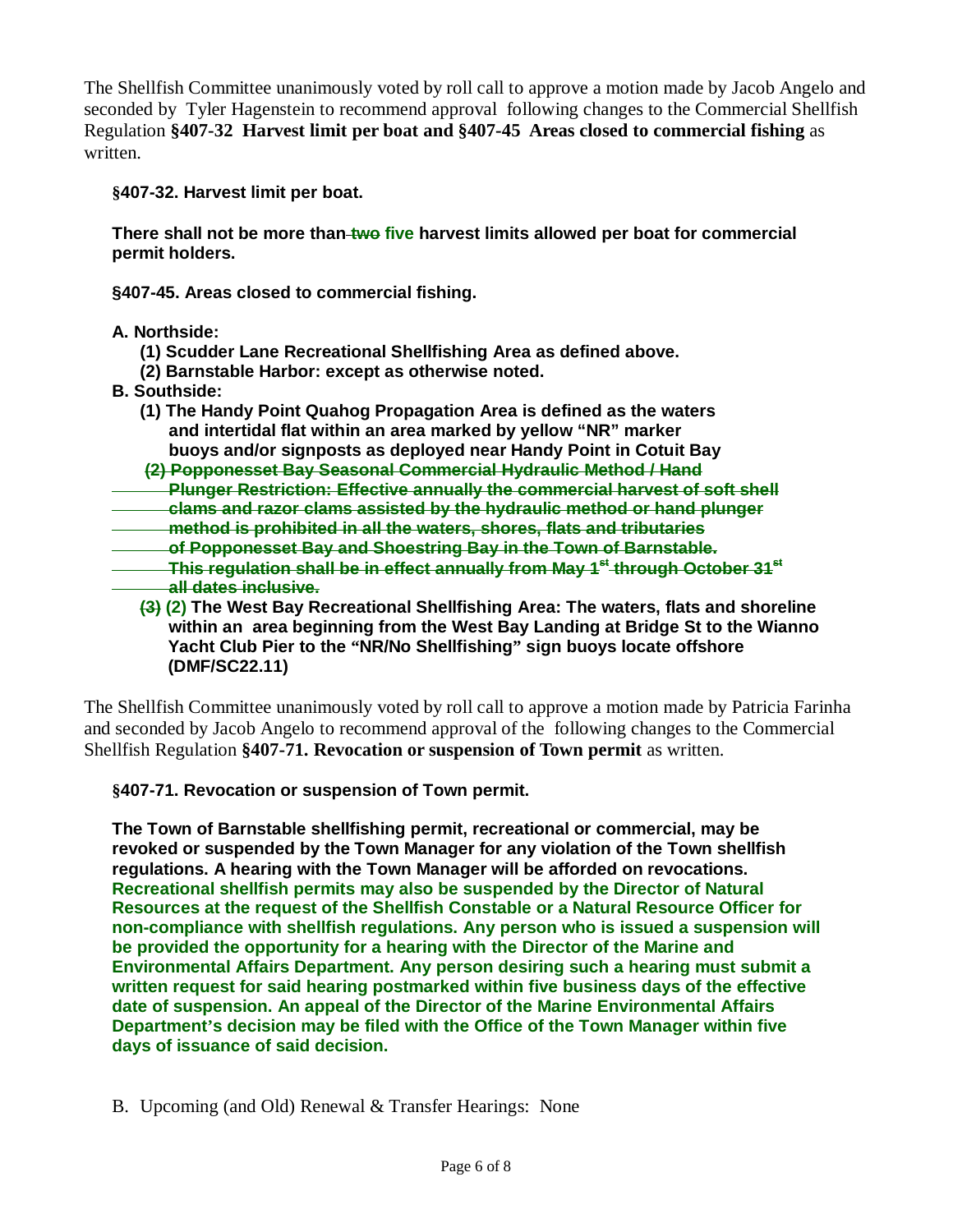C. Upcoming (and old) Proposed Coastal Projects:

|                             | 1. Applicant:     | AAR Legacy, LLC                                            |  |  |
|-----------------------------|-------------------|------------------------------------------------------------|--|--|
|                             | Project Location: | 671 Old Post Rd, Cotuit, MA 02635                          |  |  |
|                             | Representative:   | John O'Dea, Sullivan Engineering & Consulting, Inc.        |  |  |
|                             | Proposed Project: | Proposed shoreline improvements to include replacement of  |  |  |
|                             |                   | existing failing timber bulkhead with stone revetment, and |  |  |
|                             |                   | replacement of beach house, deck and stairs.               |  |  |
|                             |                   | Conservation Hearing Date: 08/10/2021 4:30PM via Zoom      |  |  |
| *Continued Until 09/14/2021 |                   |                                                            |  |  |

There are a number of concerns with this Notice of Intent (NOI). The initial filing of the NOI stated that all work to be accessed by land The latest plans have demolished the whole house and now rebuilding with many more changes including replacing the existing wood bulkhead with a new revetment. A request was made to access through Cordwood Landing. This is a very popular landing used by the public to access the water as well as to shellfish.

Shellfish Survey was completed by Elizabeth Lewis, Town of Barnstable Shellfish Biologist, a large area of softshell clams was documented. Historically this has been a great habitat for shellfish. Comments were made that when the Scudder Lane project was approved, there was and request not to use the beach, this was not effective.

Robert Lancaster state that the Shellfish Survey was very well written. The Shellfish Committee discussed this project at great lengths and were very opposed to the project as presented. No vote was taken.

| Applicant:        | Gordon D. & Lorri S. Owades, Trs.                               |
|-------------------|-----------------------------------------------------------------|
| Project Location: | 167 Cedar Tree Neck Rd, Marstons Mills, MA 02648                |
| Representative:   | Charles Rowland, Sullivan Engineering & Consulting, Inc.        |
| Proposed Project: | To remove the existing float and construct a new float and ramp |
|                   | along the outside of existing pier ell.                         |
|                   | Conservation Hearing Date: 08/17/2021 6:30PM via Zoom           |
|                   | Evangelos G. Geraniotis, Trs.                                   |
| Project Location: | 199 Cedar Tree Neck Rd, Marstons Mills, MA 02648                |
| Representative:   | Charles Rowland, Sullivan Engineering & Consulting, Inc.        |
| Proposed Project: | To remove the existing float and construct a new ramp and float |
|                   | 2.<br>3. Applicant:                                             |

on the existing pier. Conservation Hearing Date: 08/17/2021 6:30PM via Zoom

Both of these projects were discussed as one project. This area is compromised habitat, however many of these vessels sit dry most of the time, this compromised the habitat further.

No vote taken.